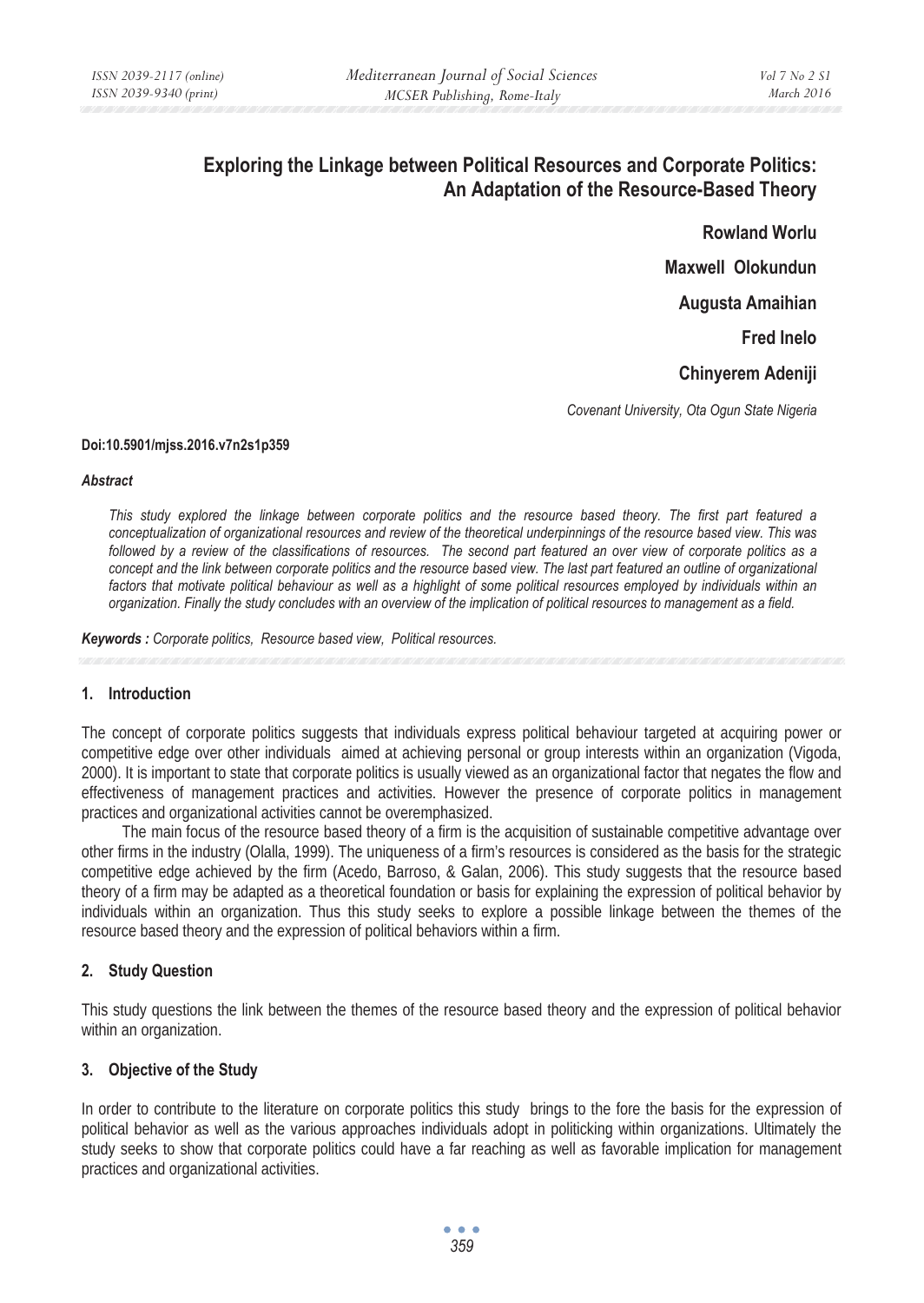# **4. Methodology**

This study was based on an extended review of relevant literature as regards the concepts discussed. This was geared towards the achievement of the stated study objective.

# **5. Conceptual Framework and Literature Review:**

### *5.1 The Concept of Resources in an Organization*

Teece, Pisani, and Shuen (1997) define resources as firm-specific assets that are difficult if not impossible to imitate. Amit, and Schoemaker, (1993) also presented their definition of resources as stocks of available factors that are owned or controlled by the firm. According to Barney, (1991) a firm's resources include all assets, capabilities, organizational processes, firm attributes, information, knowledge, controlled by a firm that enable the firm to conceive of and implement strategies That improve its efficiency and effectiveness.

However Amit, and Schoemaker, (1993), define assets as a set of difficult to trade and imitate scarce, appropriable and specialized resources and capabilities that bestow the firm's competitive advantage. Thus as an interplay between the definition of resources presented by Barney, (1991), and the definition of assets as presented by Amit, and Schoemaker, (1993), this paper will adopt a definition of resources considered as all assets, capabilities, organizational processes, firm attributes, information, knowledge, controlled by a firm that enable the firm to conceive of and implement strategies that bestows on the firm a competitive advantage. It is important to state that this definition captures the essence of resources from the standpoint of the resource based theory of firm.

## *5.2 The Nature of Corporate Politics*

The central focus of corporate or organizational politics is sustainable acquisition and display of perceived power (Pfeffer, (1981). Corporate or organizational politics is mostly evident in work-place lobbying or group actions geared towards a preferred outcome within an organization (Pfeffer, 1981). Corporate Politics involves activities outside conventional work or organizational practices employed to influence the actions of others in an attempt to achieve personal goals or the special interests of a group within an organization (Drory, and Romm, 1990).

Pfeffer, (1992) defined politics as the processes, the actions, the behaviors through which potential power is utilized and realized. Dubrin, (2001) also define organizational politics as all informal approaches geared towards gaining power through diverse means other than merit or happenstance. Generally these definitions present a uniform argument as regards the primary goal of politics which is to achieve power, either directly or indirectly. Achieving power in organizations could connote getting promotion, receiving a larger allocation of budget or other desirable resources or securing assignments which individuals consider as favorable.

#### *5.3 The Link between Corporate Politics and Resource Based View*

The resource based view emphasizes on strategies adopted by a firm targeted at gaining competitive advantage over other firms in the industry. Gaining competitive advantage through strategic approaches adopted by firms is synonymous to the struggle for power acquisition evident among individuals within an organization. Though the resource based theory focuses on gaining strategic edges between firms based on the uniqueness of resources owned by the competing firms in the industry, however the ideology can be adopted to explain the political behaviors of individuals within an organization. Individuals within an organization also efficiently and effectively use their unique resources such as political acumen and reputation to gain competitive edge over other individuals or groups within an organization. As earlier stated political acumen and reputation as argued by Rousso, and Fort, (1997) is a form of intangible resources employed by individuals within an organization targeted at the acquisition of perceived power or competitive edge or the achievement of their personal goals or interests.

Researchers such as Schuler, Rehbein, and Cramer, (2002), Dahan, (2005), Oliver and Holzinger (2008) have studied the relationship between corporate politics and the resource based view with a focus on examining the political behaviours expressed by firms in order to gain competitive advantage over other firms by effectively and efficiently exploiting the stock of unique resources available to them. However the approach of this study is to adopt the philosophical theory of the resource based view geared towards providing a basis for the political behavior of individuals within a firm.

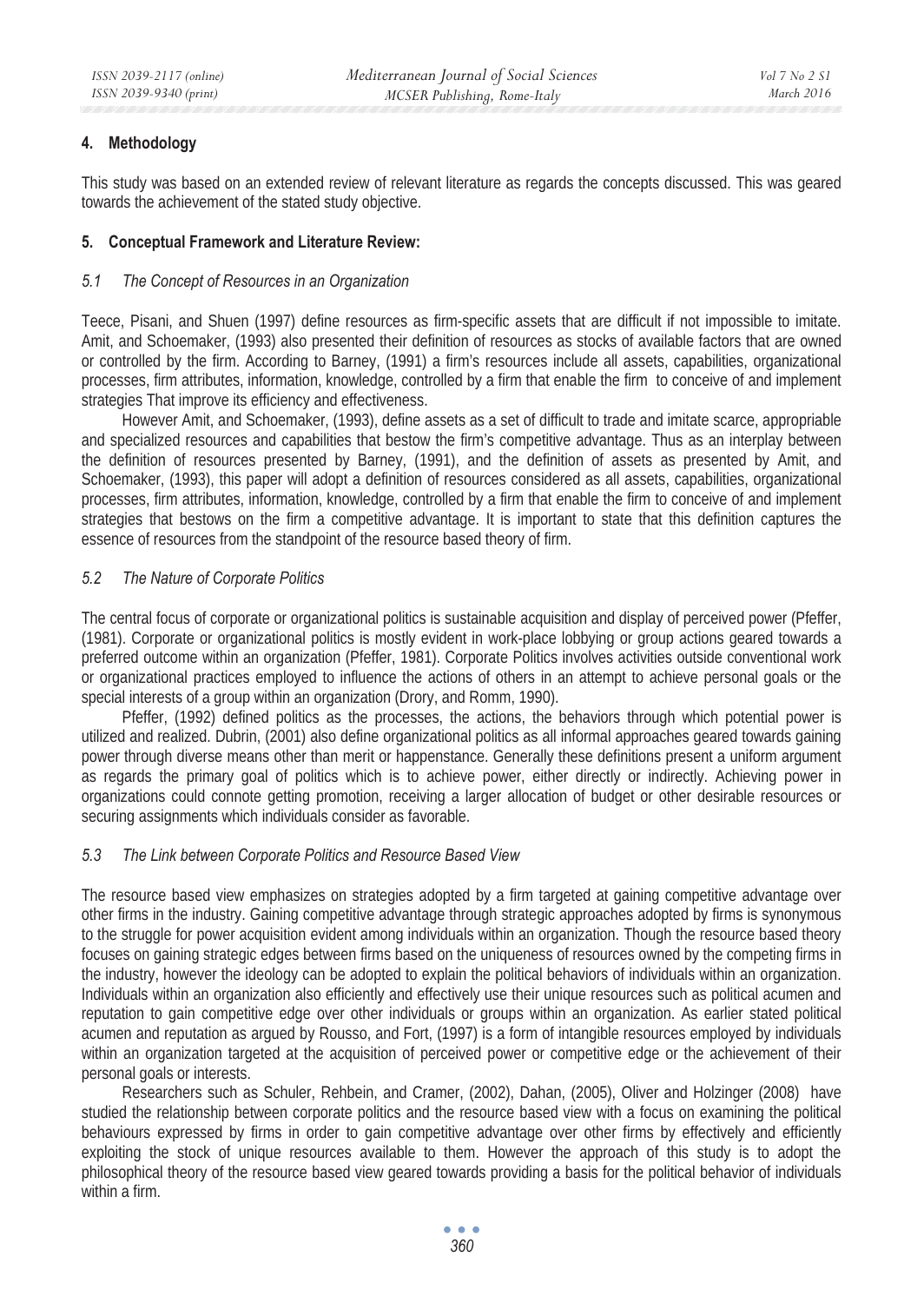| ISSN 2039-2117 (online) | Mediterranean Journal of Social Sciences | Vol 7 No 2 SI |
|-------------------------|------------------------------------------|---------------|
| ISSN 2039-9340 (print)  | MCSER Publishing, Rome-Italy             | March 2016    |

Morgan, (1996) argue that most contemporary organizations encourage various kinds of political behaviour because these organizations are usually structured as systems of simultaneous competition and collaboration. This implies that individuals must collaborate or form clusters in pursuit of common goals. However individuals are often pitched against each other in competition for limited resources, status, and career development/advancement (Morgan, 1996; Dubrin, 2001). The conflicting organizational facets are usually clearly evident in the hierarchical organizational chart which reflects both a system of co-operation in that it promotes division of labour as well as a career ladder which individuals are motivated to climb up to the echelon (Morgan, 1996).

Considering that more jobs are available at the lower levels of an organization implies that there is stiff competition for the positions and resources at the top levels. Hence in the struggle between individuals for power acquisition in an organization only a few individuals will gain strategic edge over the others. Therefore individuals are forced to wield influence and exercise authority over others which encourage various kinds of competitive struggle upon which organizational or corporate politics thrives (Morgan, 1996).

#### *5.4 Organizational Factors that Motivate Political Behavior*

The following are factors that motivate political behavior within an organization as presented by Dubrin, (2001):

#### *5.4.1 Pyramid- shaped organization structure*

This connotes the concentration of power at the top levels of organizational structure which suggests why the availability of power as a resource is limited considering the number of people who competitively struggle to acquire it. Organizational charts reflect less power at the lower echelons than the top levels. Individuals who occupy the bottom levels of the organization have little or virtually no power. In view of the fact that most organizations have only few levels of hierarchy, competition for power becomes fierce and more intense.

#### *5.4.2 Subjective standards of performance*

Organizational politics often result when individuals do not believe that the organization has an objective and fair judgment criteria for the assessment of their performance and suitability for promotion. On the other hand when managers have no standard basis for determining the effectiveness of employees they also resort to favoritism which validates the expression of political behavior by employees.

#### *5.4.3 Environmental uncertainty and turbulence*

An unstable and unpredictable environment motivates the expression of political behavior within an organization. Individuals express political behavior to create a favorable impression of themselves especially in the face of turbulence and insecurity created by mergers and downsizing.

#### *5.4.4 Emotional insecurity*

Many individuals within an organization resort to political tactics to ingratiate themselves with superiors particularly because they have no confidence in their talents and skills.

#### *5.4.5 Manipulative tendencies*

Many individuals within an organization engage in political behaviour primarily to manipulate others, often for their selfish motives or personal goal and advantage.

### *5.5 Political Resources Employed by Individuals:*

Based on an adaptation of Dubrin, 2001, the following are some political resources employed by organizations within a firm to gain competitive edge or power: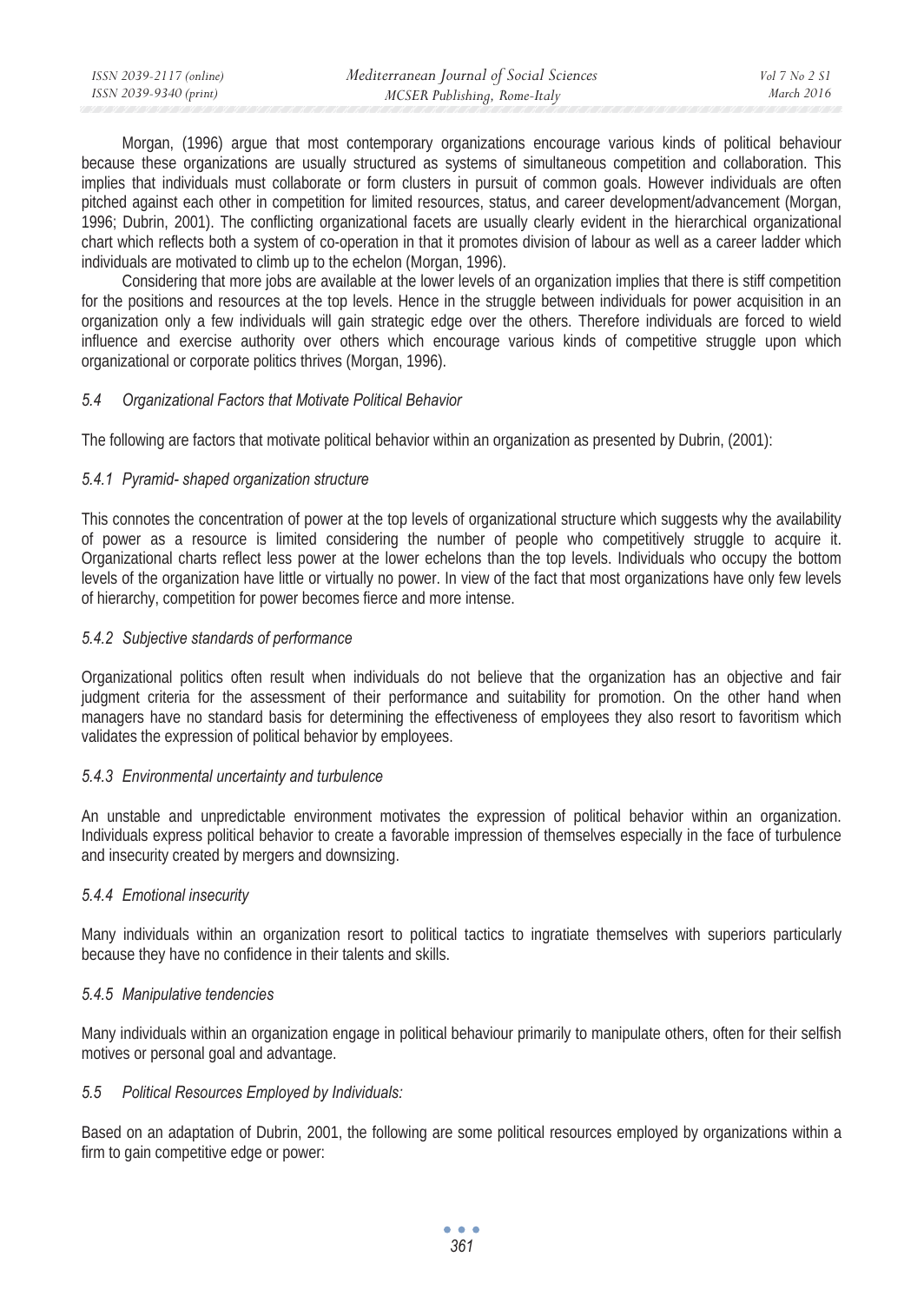#### *5.5.1 Relational skills*

Relational skills facilitate alliance, and cultivation of friendly and cooperative relationships with powerful organizational members or external stakeholders. Relational alliance as a political resource can benefit an individual as regards sponsoring his interests in meetings and other public forums. Relational skills can be developed through social interaction, and attending social gatherings graced with the presence of relevant stakeholders.

#### *5.5.2 Access to relevant information*

Information is a major facilitator of successful expression of political behavior particularly because information confers a level of power on the one who has access to it. Hence keeping abreast with developments within a firm is considered a political resource.

#### *5.5.3 Display of loyalty*

Loyalty is always well esteemed in an organization because it is assumed that an organization functions better with more loyal employees than disloyal ones. However blind loyalty may not necessarily facilitate organizational development hence most rational organizations are open to constructive criticism even from workers perceived as loyal.



Figure 1: A Conceptual Model on the Relationship between Political Resources and Political Power within an **Organization** 

### **6. Theoretical Framework**

#### *6.1 Resource Based View as a Theory*

The resource- based theory of the firm propounded by Wernerfelt, (1984) is regarded as one of the theories of strategic management that is widely referenced particularly because of its practical relevance to contemporary management practices. The key theme of the resource- based view is the exploration of a firm's resources geared towards gaining sustainable competitive advantage over other competing firms in the industry (Mahoney, and Pandian, 1992). Thus the philosophical ideology of the theory suggests that competitive advantage can only be achieved by the effective and efficient employment of all resources available to a firm (Mahoney, 2001).

The theoretical framework of the resource based view developed with a focus on identifying the inimitable attributes of a resource (Peteraf, 1993). From the philosophical stand point of the theory, if a firm's resources can easily be imitated by competitors then sustainable competitive advantage cannot be achieved. Hence the theory emphasizes the pivotal role of a firm's resources in the achievement of superior performance and competitive advantage over other firms or competitors in the industry (Miller, and Shamsie, 1996).

#### *6.2 Main Assumptions of the Theory*

The first assumption of the resource based theory suggests that all firms within an industry or a strategic group or cluster may be heterogeneous as regards the stock of resources available to them (Barney, 1991). Secondly , the theory assumes that a firm's resources may reflect heterogeneity persistently over a period of time based on the fact that the

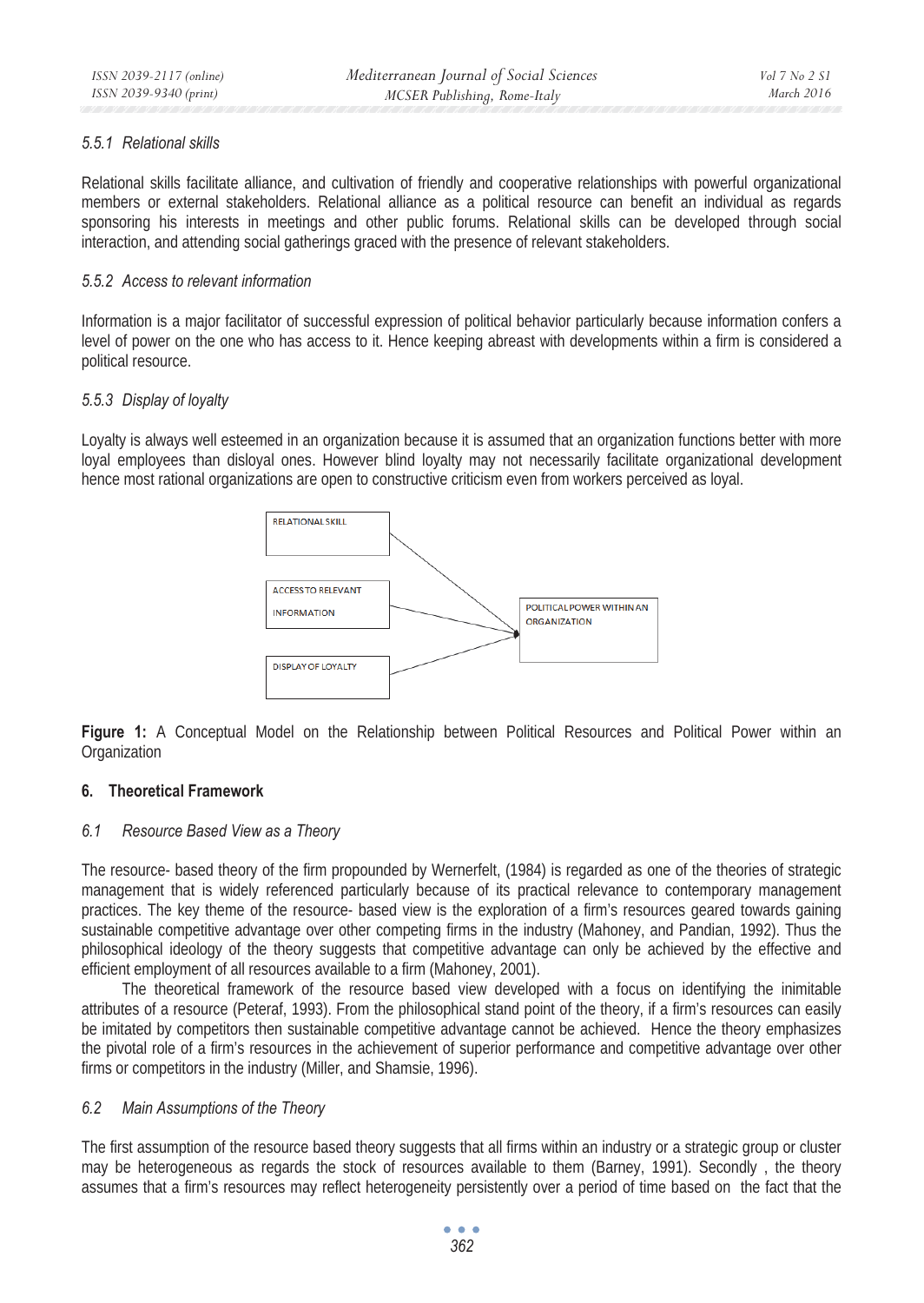| ISSN 2039-2117 (online) | Mediterranean Journal of Social Sciences | Vol 7 No 2 S1 |
|-------------------------|------------------------------------------|---------------|
| ISSN 2039-9340 (print)  | MCSER Publishing, Rome-Italy             | March 2016    |

stock of resources employed to gain strategic edge are not perfectly transferable or mobile across competing firms (Black, and Boal, 1994). This implies that a firm's resources cannot be traded in factor markets and are not easy to amass and replicate. Hence the uniqueness or distinctiveness of a firm's resources is regarded as a pre-condition for the stock of resources to be effectively to gain competitive advantage.

#### *6.3 Classification of Resources*

Grant, (1991) classified resources into three main groups namely: tangible, intangible, and personnel based. Tangible resources refer to physical assets such as financial resources, equipment, machinery buildings, land etc. Intangible resources refer to identifiable long term assets of a company which have no physical existence such as patented technology, computer software, data bases and trade secrets, knowledge, technical knowhow etc. Russo and forts (1997) presented their view on resources classifications as:

- a) Physical assets and technologies and skills required to use them
- b) Human resources and organizational capabilities.
- c) The intangible resources of reputation and political acumen.

#### **7. Implications for Management**

Similar to the resource based theory which emphasizes the uniqueness of resources as the basis for gaining competitive advantage, in the same vein corporate politics stems from the uniqueness of an individual's political acumen as a resource and as a basis for acquiring power or a competitive edge over other individuals within an organization.

It is worthy of note that corporate politics is generally perceived to be of adverse consequences to any organization (Pettigrew, 2003). This is consequent upon its implications when carried out excessively and to the extreme (Culbert, and McDonough, 1985). Excessive politicking could result in low employee morale, a high rate of turnover, wasted time and effort hence lowering employee performance as well as organizational productivity (Dubrin, 2001; Pettigrew, 2003). However there is positive side to corporate or organizational politics. Politics is good for the workplace especially if individuals with correct organizational ideologies are able to influence the action of others towards the achievement of particular interests. This may facilitate professionalism and organizational effectiveness geared towards increased customer satisfaction hence increased organizational performance (Ferris, Davidson, and Perrewe, 2005).

 It is also important for managers to acquire and retain power geared towards accomplishment of major organizational goals. Hence organizational politics is a major tool relevant to the accomplishment of the above. That politics does not exist in an organization is an illusion, thus it is also important that organization managers pay adequate cognizance to organizational politics particularly because of its implications for organizational performance (Coole, 2006).

#### **8. Conclusion**

The ideology of the resource based theory has been adopted to emphasize the uniqueness of political acumen expressed by individuals as a basis for the explanation of the existence of political behavior within a firm. The expression of political behavior within a firm is geared at gaining power or a competitive edge by individuals with the aim of achieving personal, or group interest or goals within the organization. Thus political acumen, tactics, and strategies have been brought to the fore as having notable implications for management practices and other activities carried out within an organization. It is also worthy to note this study has contributed to the development of the Resource based theory by extending its application and ideologies to the expression of political behavior within organizations.

#### **References**

Acedo, F.J., Barroso, C., & Galan J.L. (2006). The resource-based theory: dissemination and main trends. *Strategic management Journal, strat.Mgmt. J., 27: 621-636* 

Amit, R.J., & Schoemaker, P.J.H. (1993). Strategic assets and organizational rent. *Strategic management Journal* 14(1): 33-46 Barney, J.B. (1991). Firms resources sustained competitive advantage. *Journal of management* 17(1): 99-120.

Black, J.A., & Boal, K.B. (1994). Strategic resources: traits configurations and paths to sustainable competitive advantage. *Strategic Management Journal Summer Special Issue 15: 131-148* 

Coole, D.R. (2006). *Expansion and validation of Political Skill Inventory (PSI): An examination of the link between charisma, political skill,*  and performance. Presented at the 21st Annual Conference of the Society for Industrial and Organizational Psychology, Dallas.

Culbert, S.A., & McDonough. J.J., (1985). *Radical management: Power, politics and the pursuit of trust.* New York: The Free Press